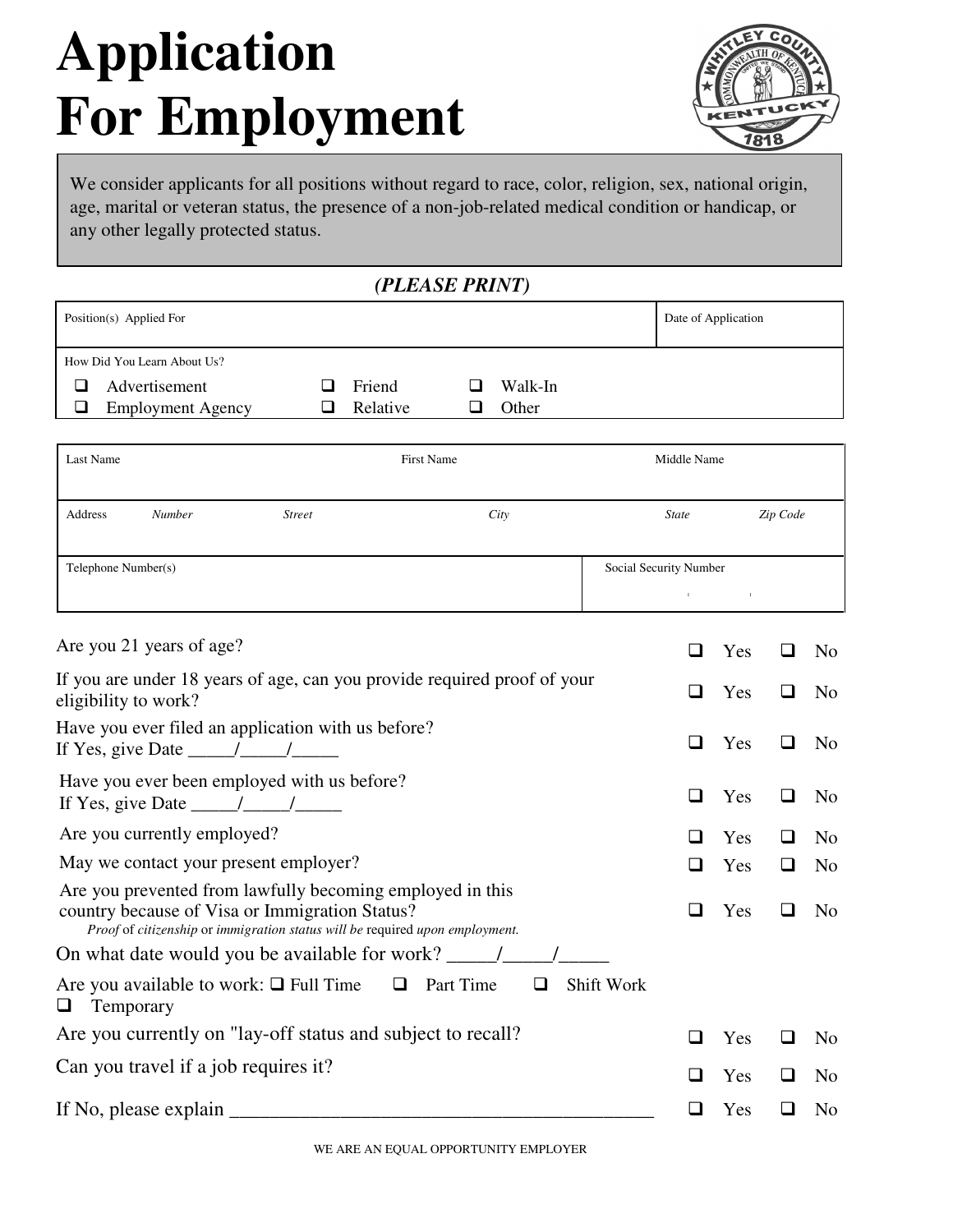#### **EDUCATION**

| <b>School</b>       | <b>Name &amp; Address of School</b> | <b>Course of Study</b> | <b>Years</b><br><b>Completed</b> | Diploma / Degree |
|---------------------|-------------------------------------|------------------------|----------------------------------|------------------|
| <b>High School</b>  |                                     |                        |                                  |                  |
| Undergraduate       |                                     |                        |                                  |                  |
| <b>College</b>      |                                     |                        |                                  |                  |
| Graduate /          |                                     |                        |                                  |                  |
| <b>Professional</b> |                                     |                        |                                  |                  |
| <b>Other</b>        |                                     |                        |                                  |                  |
| (specify)           |                                     |                        |                                  |                  |

## **WORK EXPERIENCE**

|                            |                           |                           | exclude organizations which indicate race, color, religion, gender, national origin, disabilities or other protected status. |
|----------------------------|---------------------------|---------------------------|------------------------------------------------------------------------------------------------------------------------------|
| Employer                   | <b>Dates Employed</b>     |                           | <b>Work Performed</b>                                                                                                        |
| <b>Address</b>             | from                      | to                        |                                                                                                                              |
| Telephone Nunber(s)        |                           |                           |                                                                                                                              |
| Starting/Present Job Title |                           | <b>Hourly Rate/Salary</b> |                                                                                                                              |
| Supervisor                 | starting                  | final                     |                                                                                                                              |
| Reason for Leaving         |                           |                           | May we contact? $\Box$ Yes $\Box$ No                                                                                         |
| Employer                   |                           | <b>Dates Employed</b>     | <b>Work Performed</b>                                                                                                        |
| <b>Address</b>             | from                      | to                        |                                                                                                                              |
| Telephone Number(s)        |                           |                           |                                                                                                                              |
| Starting/Present Job Title | <b>Hourly Rate/Salary</b> |                           |                                                                                                                              |
| Supervisor                 | starting                  | final                     |                                                                                                                              |
| Reason for Leaving         |                           |                           | May we contact? $\Box$ Yes $\Box$ No                                                                                         |
| Employer                   |                           | <b>Dates Employed</b>     | <b>Work Performed</b>                                                                                                        |
| Address                    | from                      | to                        |                                                                                                                              |
| Telephone Number(s)        |                           |                           |                                                                                                                              |
| Starting/Present Job Title |                           | <b>Hourly Rate/Salary</b> |                                                                                                                              |
| Supervisor                 | starting                  | final                     |                                                                                                                              |
| Reason for Leaving         |                           |                           | May we contact? $\Box$ Yes $\Box$ No                                                                                         |
| Employer                   | <b>Dates Employed</b>     |                           | <b>Work Performed</b>                                                                                                        |
| <b>Address</b>             | from                      | to                        |                                                                                                                              |
| Telephone Number(s)        |                           |                           |                                                                                                                              |
| Starting/Present Job Title | <b>Hourly Rate/Salary</b> |                           |                                                                                                                              |
|                            | starting                  | final                     |                                                                                                                              |
| Supervisor                 |                           |                           |                                                                                                                              |

**Comments: Include explanation of any gaps in employment.**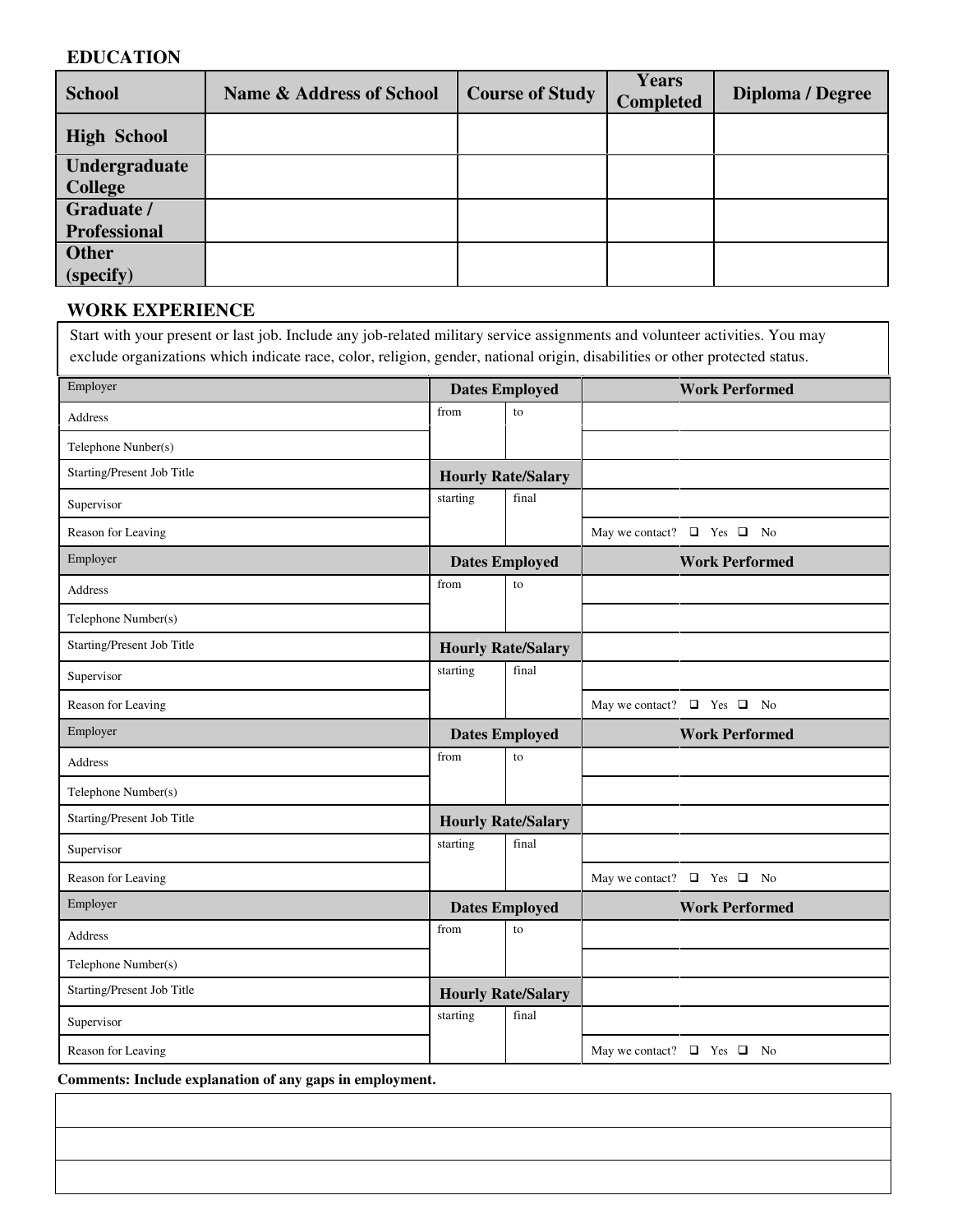NAME:

**Describe any job-related training received in the United States military.**

#### **List professional, trade, business or civic activities and offices held.**

*You may exclude membership which would reveal gender, race, religion, national origin, age, ancestry, disability or other protected status:*

#### **ADDITIONAL INFORMATION**

| <b>Other Qualifications</b><br>Summarize special job-related skills and qualifications acquired from employmel1t or other experience |                   |  |  |
|--------------------------------------------------------------------------------------------------------------------------------------|-------------------|--|--|
|                                                                                                                                      |                   |  |  |
| <b>SPECIALIZED SKILLS</b> (Skills/Equipment Operated)                                                                                | Production/Mobile |  |  |

| <b>SPECIALIZED SKILLS</b> (Skills/Equipment Operated) |  |
|-------------------------------------------------------|--|
|-------------------------------------------------------|--|

- Terminal - Spreadsheet -

- PC/MAC - Word Processing

- Typewriter - Shorthand - Shorthand - Shorthand - Shorthand - Shorthand - Shorthand - Shorthand - Shorthand - Shorthand - Shorthand - Shorthand - Shorthand - Shorthand - Shorthand - Shorthand - Shorthand - Shorthand - Sho

WPM \_\_\_\_\_ WPM \_\_\_\_\_ \_\_\_\_\_\_\_\_\_\_\_\_\_\_\_\_\_\_ \_\_\_\_\_\_\_\_\_\_\_\_\_\_\_\_ *State any additional information you feel may be helpful to us in considering your application.*

#### **Note to Applicants: DO NOT ANSWER THIS QUESTION UNLESS YOU HAVE BEEN INFORMED ABOUT THE REQUIREMENTS OF THE JOB FOR WHICH YOU ARE APPLYING.**

**\_\_\_\_\_\_\_\_\_\_\_\_\_\_\_\_\_\_\_\_\_\_\_\_\_\_\_\_\_\_\_\_\_\_\_\_\_\_\_\_\_\_\_\_\_\_\_\_\_\_\_\_\_\_\_\_\_\_\_\_\_\_\_\_\_\_\_\_\_\_\_\_\_\_\_\_\_\_\_\_\_\_\_\_\_ \_\_\_\_\_\_\_\_\_\_\_\_\_\_\_\_\_\_\_\_\_\_\_\_\_\_\_\_\_\_\_\_\_\_\_\_\_\_\_\_\_\_\_\_\_\_\_\_\_\_\_\_\_\_\_\_\_\_\_\_\_\_\_\_\_\_\_\_\_\_\_\_\_\_\_\_\_\_\_\_\_\_\_\_\_ \_\_\_\_\_\_\_\_\_\_\_\_\_\_\_\_\_\_\_\_\_\_\_\_\_\_\_\_\_\_\_\_\_\_\_\_\_\_\_\_\_\_\_\_\_\_\_\_\_\_\_\_\_\_\_\_\_\_\_\_\_\_\_\_\_\_\_\_\_\_\_\_\_\_\_\_\_\_\_\_\_\_\_\_\_**

Are you capable of performing in a reasonable manner, with or without a reasonable accommodation, the activities involved in the job or occupation for which you have applied? A review of the activities involved in such a job or occupation has been given. The set of the set of the set of the set of the set of the set of the set of the set of the set of the set of the set of the set of the set of the set of the set of the set of the set of the set

Machinery (list) Other (list)

\_\_\_\_\_\_\_\_\_\_\_\_\_\_\_\_\_\_ \_\_\_\_\_\_\_\_\_\_\_\_\_\_\_\_

# PERSONAL **/** PROFESSIONAL REFERENCES *Do* not *include family members or past supervisors.*

| Name            | Phone Number | Best Time to Call | Occupation |
|-----------------|--------------|-------------------|------------|
| . .             |              |                   |            |
| ۷.              |              |                   |            |
| $\mathfrak{I}.$ |              |                   |            |

 $\Delta_{\rm XEN}$ :  $\Delta_{\rm SIN}$  . The contract of  $\Delta_{\rm SIN}$  . The contract of  $\Delta_{\rm SIN}$  is the contract of  $\Delta_{\rm SIN}$  . POSITION:

DATE: